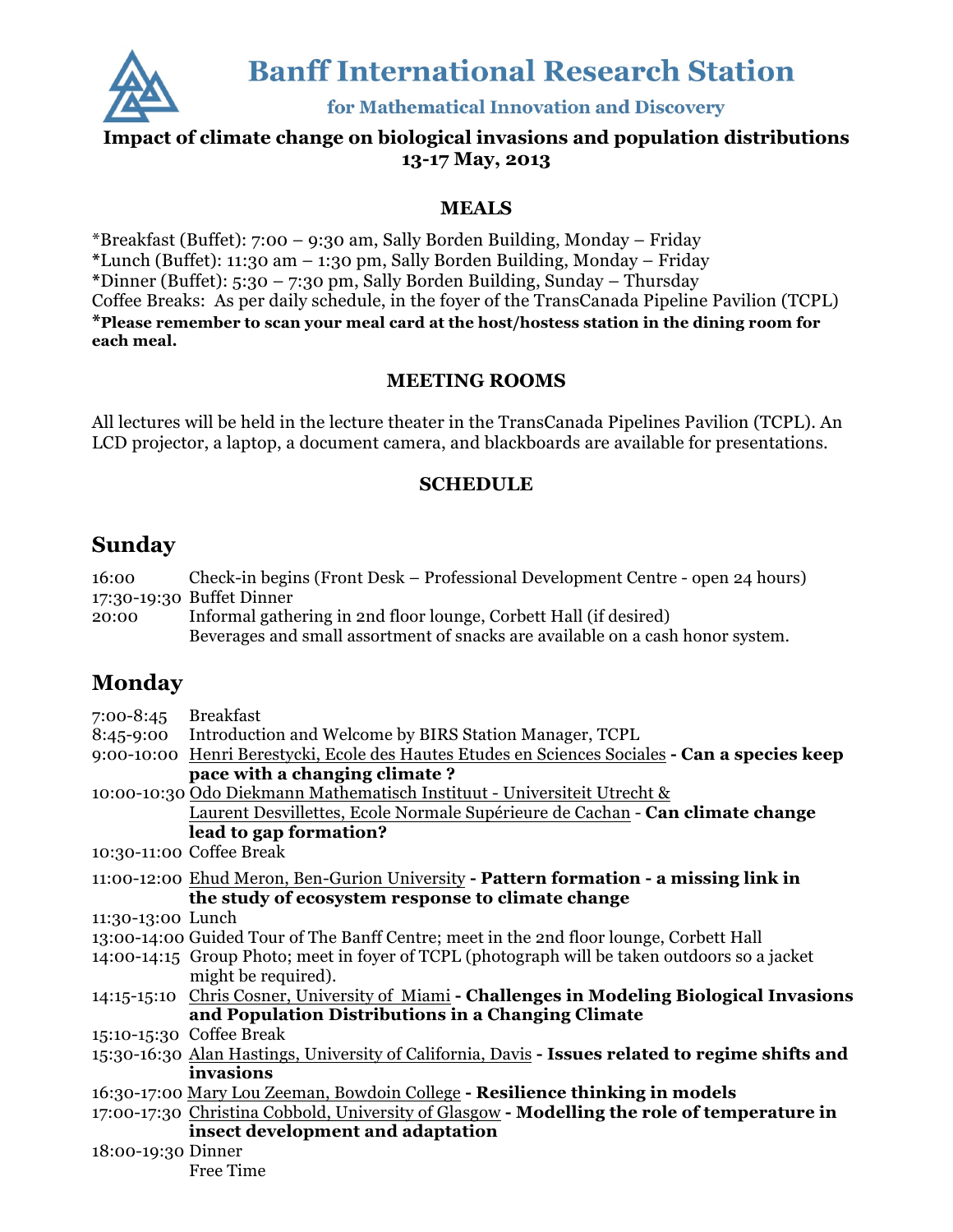## **Tuesday**

7:00-8:30 Breakfast

8:30-9:30 Brett Melbourne, University of Colorado **- Spatial spread in invasion and climate change: stochastic models and biological experiments**

9:30-10:00 Amy Hurford, Memorial University of Newfoundland - **Parameterization of a mechanistic model for species spread under climate change and the implications for 12 North American butterfly species** 

10:00-10:30 Coffee Break

10:30-11:30 William Fagan, University of Maryland **- Phenologically explicit models for population dynamics and species interactions under climate change**

- 11:30-13:30 Lunch
- 13:30-15:00 Break-out sessions/collaboration time

15:00-15:30 Coffee Break

- 15:30-17:00 Break-out sessions/collaboration time
- 17:30-19:30 Dinner
- 19:30-20:00 Alex Kiselev, University of Wisconsin **- Role of chemotaxis in enhancement of biological reactions**

20:00-20:30Lionel Roques, INRA**- The dynamics of the genetic structure of rangeexpanding populations**

20:30-21:00Francois Hamel, Universite d'Aix-Marseille & Institut Universitaire de France **- Inside structure of pulled and pushed fronts**

## **Wednesday**

7:00-8:30 Breakfast 8:30-9:30 Luca Rossi, Università degli studi di Padova **- Fisher-KPP propagation in the presence of a line with fast diffusion** 9:30-10:00 Kim Cuddington, University of Waterloo **- Suboptimal conditions, stochasticity and probability of establishment** 10:00-10:30 Coffee Break 10:30-11:30 Yuan Lou, Ohio State University **- Evolutionarily stable strategies for dispersal in heterogeneous environments**  11:30-13:30 Lunch Free Afternoon recommended--Hike or group activity 17:30-19:30 Dinner Free Time

## **Thursday**

| 7:00-8:30 Breakfast |                                                                                             |
|---------------------|---------------------------------------------------------------------------------------------|
| 8:30-9:30           | Michael Bonsall, University of Oxford - Noise, demographic sampling and                     |
|                     | population dynamics: implications of climate change.                                        |
|                     | 9:30-10:00 Claire Dooley, University of Oxford - Spatial Patterns in Population Dynamics of |
|                     | the Large Skipper Butterfly                                                                 |
|                     | 10:00-10:30 Coffee Break                                                                    |
|                     | 10:30-11:30 Péter Molnár, Princeton University - Metabolic approaches to predicting         |
|                     | ecological impacts of climate change: parasites, polar bears and other arctic               |
|                     | critters                                                                                    |
| 11:30-13:30 Lunch   |                                                                                             |
|                     | 13:30-15:00 Break-out sessions/collaboration time                                           |
|                     | 15:00-15:30 Coffee Break                                                                    |
|                     | 15:30-17:00 Break-out sessions/collaboration time                                           |
| 17:30-19:30 Dinner  |                                                                                             |
|                     | 19:30-20:00 Jimmy Garnier, The French National Institute for Agricultural Research (INRA) - |
|                     | Effect of climate niche shifting on the genetic diversity                                   |
|                     | 20:00-20:30Rebecca Tyson, University of British Columbia Okanagan - The Effect of Extreme   |
|                     |                                                                                             |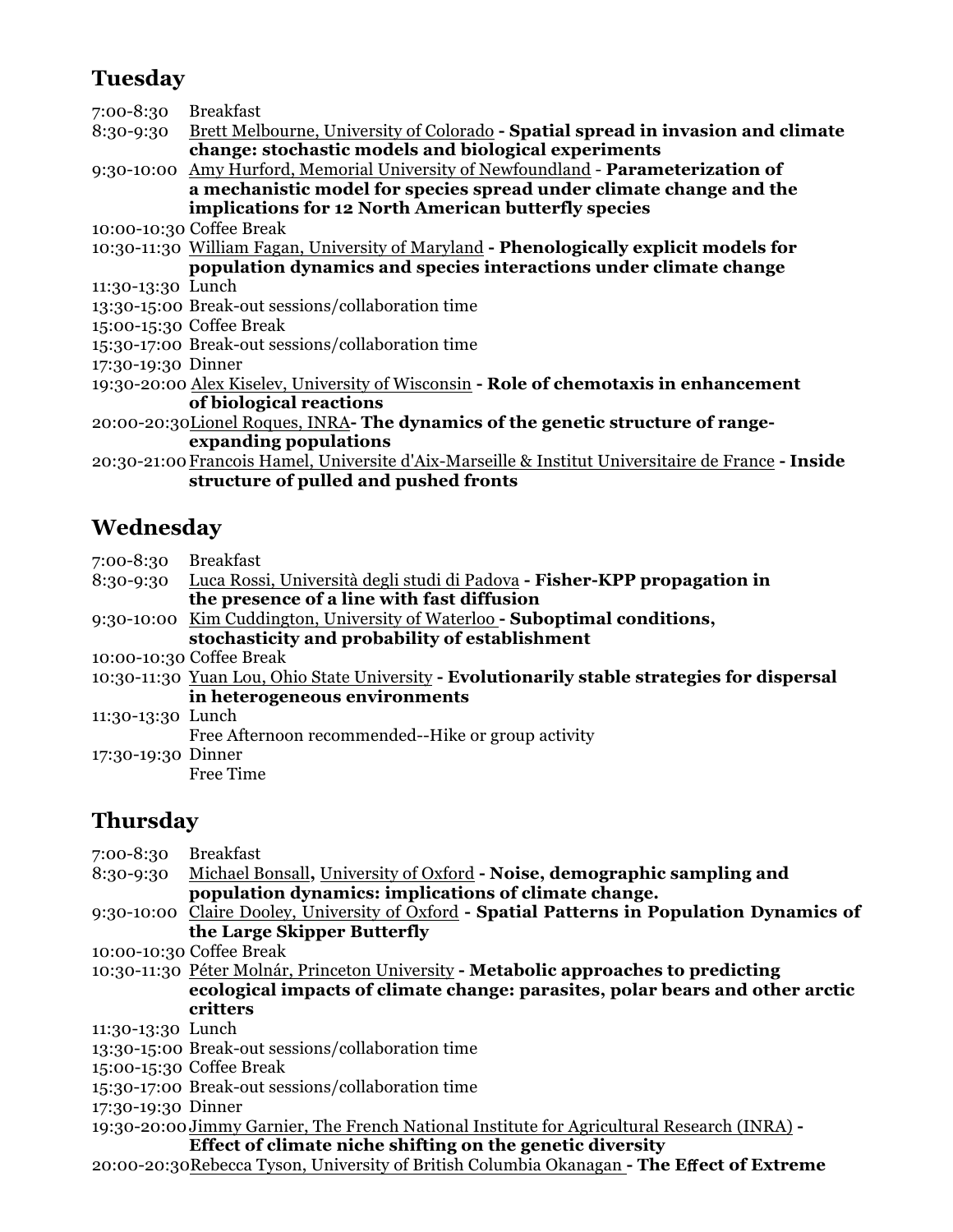**Temperature Events on Developmental Dynamics**  20:30-21:00 (Joy) Ying Zhou, University of Washington **- Niche deficits in varying climate warming scenarios: will the deficit go through the roof?**

## **Friday**

| 7:00-8:30         | Breakfast                                                                              |
|-------------------|----------------------------------------------------------------------------------------|
|                   | 8:30-9:30 Huaiping Zhu, York University - Modeling Mosquito Abundance and West         |
|                   | Nile Virus Risk Using Weather and Environment Conditions in Southern                   |
|                   | Ontario                                                                                |
|                   | 9:30-10:30 Paul Moorcroft, Harvard University - Ecosystem futures: predicting the fate |
|                   | of Amazonian forests over the coming century                                           |
|                   | 10:30-11:00 Coffee Break                                                               |
|                   | 11:00-11:30 Mark Lewis, University of Alberta - Mathematical challenges for modelling  |
|                   | range boundaries and invasions in the context of climate change                        |
| 11:30-13:30 Lunch |                                                                                        |
|                   |                                                                                        |

## **Checkout by 12 noon.**

\*\* 5-day workshop participants are welcome to use BIRS facilities (BIRS Coffee Lounge, TCPL and Reading Room) until 3 pm on Friday, although participants are still required to checkout of the guest rooms by 12 noon. \*\*

*Abstracts to follow*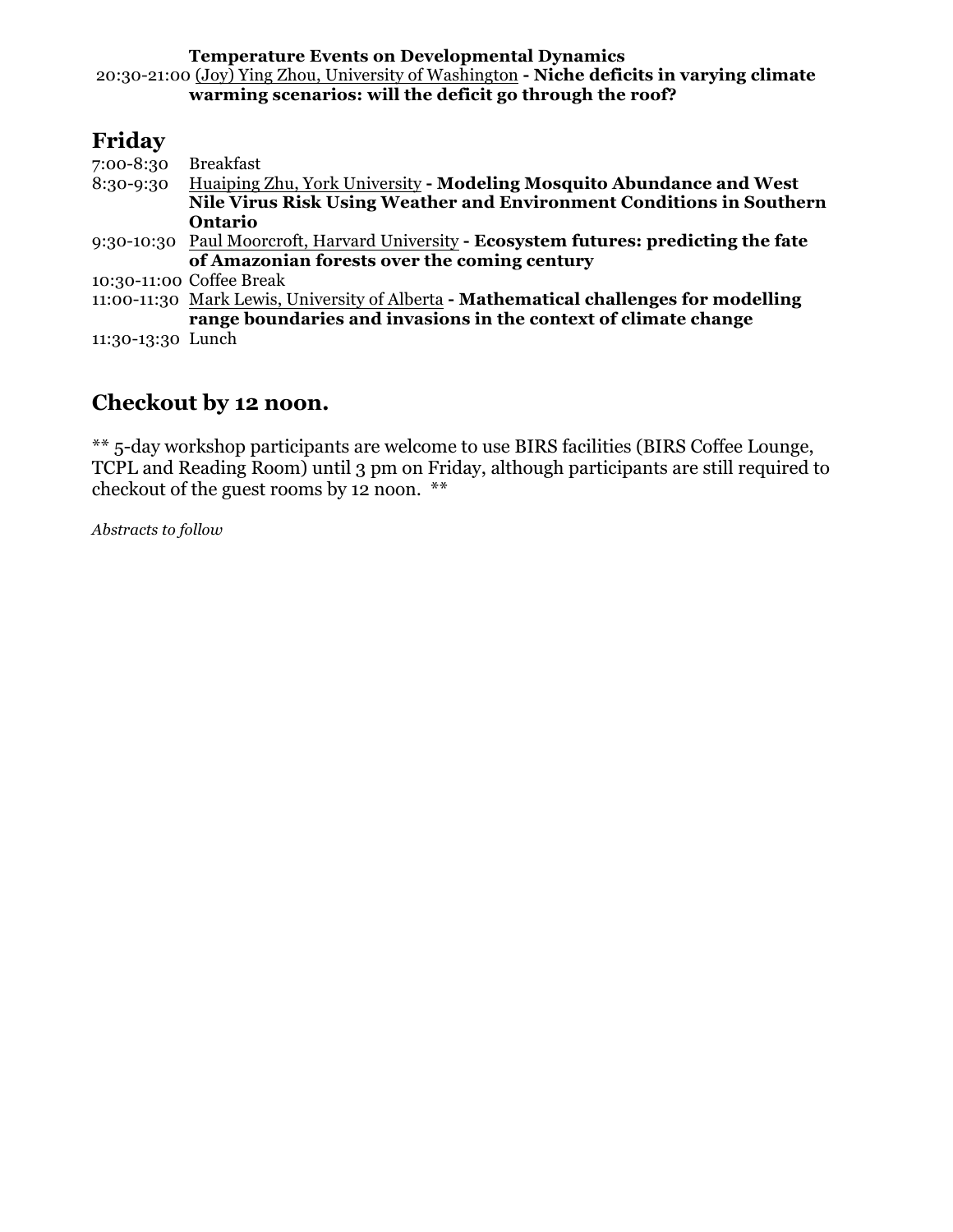

**Banff International Research Station** 

for Mathematical Innovation and Discovery

## **Name of 2013 5-day Workshop Date of 2013 5-day Workshop**

#### **ABSTRACTS**

(in alphabetic order by speaker surname)

- Speaker: Henri Berestycki, Ecole des Hautes Etudes en Sciences Sociales
- Title: **Can a species keep pace with a changing climate?**
- Abstract: Reaction-diffusion equations with heterogeneous terms can be used to describe biological populations whose range is dependent on climatic conditions. Time dependent versions of these equations, and in particular equations with an environment subject to translation with an exogenously given velocity provide simple models to represent the effect of a changing climate on a biological population. I will first describe such a model that we studied with O. Diekmann, K. Nagelkerke and P. Zegeling. We discuss the distribution of the population under a climate translation and examine the influence of various factors. I will review some extensions and further effects within this type of framework. This talk is intended to engage discussions about: 1) the relevance of the results from an ecological point of view, or what other properties should be looked for, 2) what are further effects to be included and how to enrich this type of model, and 3) what alternative models could be used.

#### Speaker: Michael Bonsall, University of Oxford

Title: **Noise, demographic sampling and population dynamics: implications of climate change**

Abstract: Climate change is expected to influence species phenologies, distributions and abundances. In many ways, this will be reflected in how variability in species traits (e.g., birth, death and/or dispersal rates) translates into affecting population-level patterns. I will present work on our approaches for understanding population and metapopulation dynamics. In particular, the emphasis will be on how we link theory and data and how best to appreciate how noise affects our understanding of the distribution and abundance of populations. Based on studies from laboratory microcosms, contemporary longterm field surveys and historical paleo-ecological records, the importance of demographic sampling, environmental noise and deterministic dynamics on the occurrence of a range of ecological processes such as Allee effects, alternative dynamics, spatial dynamics and trophic interactions will be highlighted. The implications for climate change on dynamics will be discussed.

#### Speaker: Christina Cobbold, University of Glasgow Title: **Modelling the role of temperature in insect development and adaptation**

Abstract: Ecotherms rely on environmental heat sources to control their body temperature and as such temperature can play an important role in determining the development time and phenology of the organsim. Insects are an example of ectotherms, and the details of their phenology can have wide ranging consequences for population outbreaks and pest management, survival of consumers reliant on the insects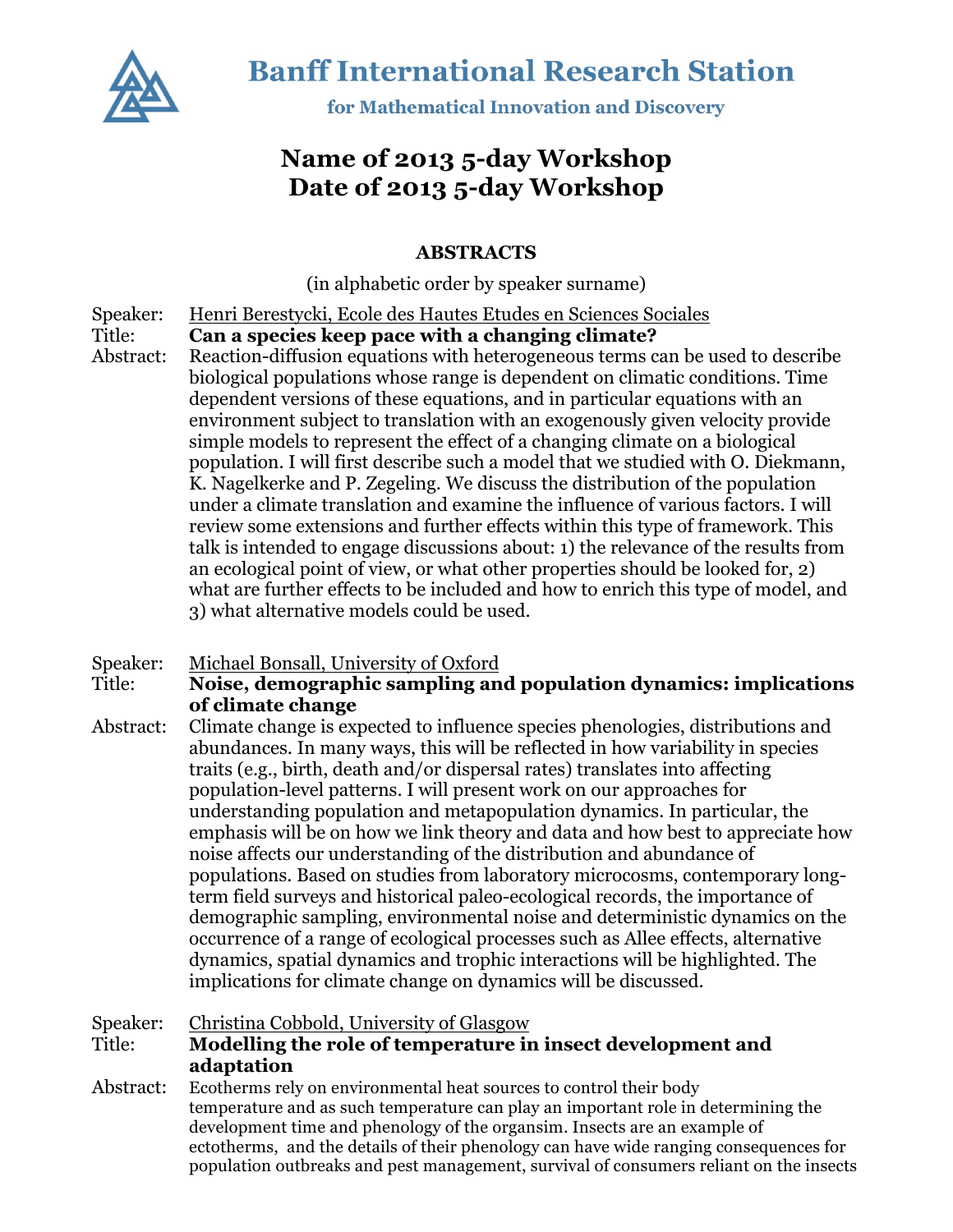as food sources and the spread of insect-borne zoonotic diseases such West Nile virus.

The focus of my talk will be to examine how insect populations might adapt to changes in temperature. I will give an overview of some approaches for integrating climatic information into models of insect phenology. I will then explore how developmental rate curves may evolve in response to temperature and similarly how cold tolerance, the ability to survive winter freezing, my also adapt and discuss the population consequences of these adaptations.

#### Speaker: Chris Cosner, University of Miami Title: **Challenges in Modeling Biological Invasions and Population Distributions in a Changing Climate**

Abstract: Classical models for dispersal and invasion typically assume that the underlying environment is fixed in size, shape, and location. They also typically focus on a single species or a pair of interacting species, with fixed attributes and interactions. In the presence of climate change and other anthropogenic changes to the environment those assumptions often will not be valid. In a changing climate the structure and properties of the underlying environment will change with time, which by itself poses modeling challenges. Climate change could shift the timing of events such as flowering, migration, or emergence from hibernation in different ways for different species, thus changing the interactions experienced by any particular focal species. To account for that, models would have to explicitly include parameters describing the timing of events. Climate change could also shift the ranges of species in space, which could also change species interactions and could cause niches to open up because the species occupying a particular niche has shifted its range and left that niche empty in some locations. To account for that, models would have to include multiple species. Finally, both climate change and the invasion process itself may impose novel selection pressures, so the attributes of a species invading a new region while the climate is changing are not likely to remain fixed. To address that would seem to require building some evolutionary processes into invasion models. This talk will discuss those issues and suggest some modeling approaches and ideas that might be relevant to addressing them.

#### Speaker: Kim Cuddington, University of Waterloo

Title: **Suboptimal conditions, stochasticity and probability of establishment** Abstract: Environmental stochasticity has large impacts on the probability that an endangered population will go extinct, or that a newly introduced non-native species will establish and become invasive. Climate change will alter the intraand inter-annual variance of environmental conditions, but in addition, recent work suggests that the autocorrelation signature of environmental signals may also change. We explore the impact of changes in variance and autocorrelation on establishment probability using both modeling and experimental approaches. We find that where variance is high and the geometric mean of the population growth rate is low, autocorrelation increases the risk that a population will pass an upper threshold density. That is, increased autocorrelation of environmental signals can increase the invasion risk for low risk populations.

Speaker: Odo Diekman Mathematisch Instituut - Universiteit Utrecht & Laurent Desvillettes, Ecole Normale Supérieure de Cachan Title: **Can climate change lead to gap formation?** Abstract: Consider the situation that spatial heterogeneity creates a gradual shift in dominance of two competing species. Now assume that, due to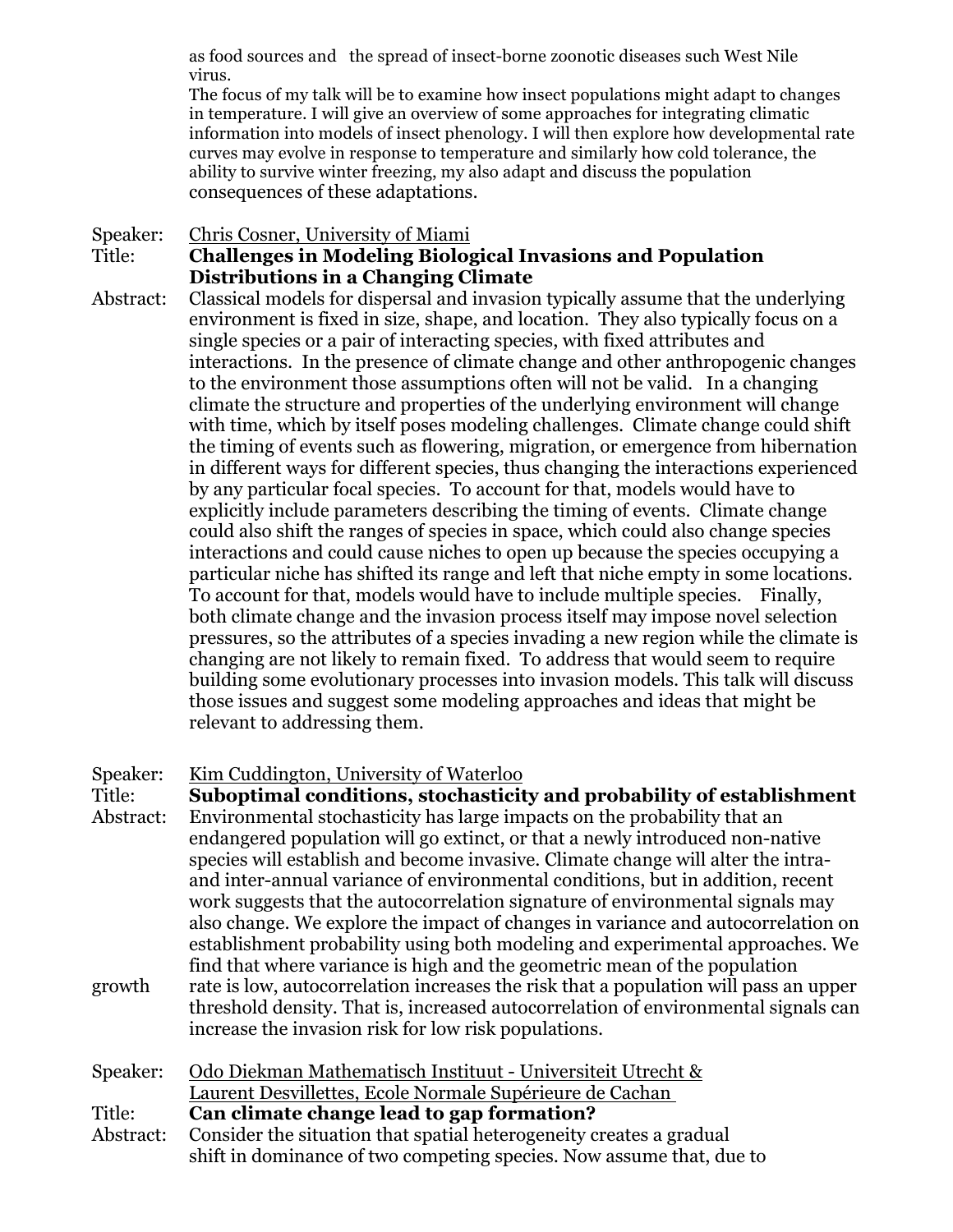climate change, the environmental profile moves with constant speed in space. We show, in the context of a caricatural competition-diffusion model, that when the speed at which the environmental condition shifts exceeds the Fisher invasion speed of the advancing species, an expanding gap will form.

Joint work with Henri Berestycki

#### Speaker: Claire Dooley, University of Oxford

#### Title: **Spatial Patterns in Population Dynamics of the Large Skipper Butterfly**

Abstract: British butterfly life cycles and population dynamics are greatly influenced by a number of different weather variables. Butterfly species are not only ectothermic but are also highly sensitive to rainfall. I show for the large skipper butterfly *Ochlodes sylvanus* that responses in population growth to weather factors varies qualitatively across the different regions within its British range. My study also reveals a spatial variation in the importance of density dependence versus the importance of weather factors. Population dynamics in coastal regions in East England were significantly influenced by density dependence but not at all by weather factors, whereas weather appeared to be more influential on population dynamics than density dependence in regions clustered in North Wales and North-West England. My work highlights the need to develop our knowledge of spatial variation (including possible gradients) in the impact of weather factors on population dynamics, an area of research essential to predicting the consequences of potential increases in weather variability.

#### Speaker: William Fagan, University of Maryland

Title: **Phenologically explicit models for population dynamics and species interactions under climate change**

Abstract: Supported by extensive empirical data, issues of phenology (i.e., the timing of biological events such as budbreak, flowering, egg hatch, and metamorphosis) take center stage in discussions of the ecological consequences of climate change. However, classical modeling approaches in theoretical ecology do not take phenology into account, and instead focus on the dynamics of models that are time-independent. I will discuss how systems of non-autonomous ordinary differential equations can be used to explore the ecological consequences of phenological variation among individuals and shifts in phenology. I also discuss how non-autonomous partial differential equations can be used to study spatial phenomena such as critical patch size dynamics and species invasions that appear sensitive to phenology. Collectively, these 'phenologically explicit' models have substantial relevance biologically because they can be structured to allow parameterization from exactly the kinds of empirical data that are available from field studies of biological timing. Mathematically, these models are intriguing because they provide novel routes by which density dependent processes may introduce Allee effects, bifurcations, and complex dynamics. I draw on biological examples and data for populations of butterflies and moths, plant-pollinator systems, and plant-herbivore systems to motivate and parameterize the models.

Speaker: Jimmy Garnier, The French National Institute for Agricultural Research (INRA) Title: **Effect of climate niche shifting on the genetic diversity** Abstract: In this talk, I will analyze the genetic consequences of a climate change. As a result of climate change, a lot of species have seen their climatic niches shifted upward or poleward. Many populations have managed to track this moving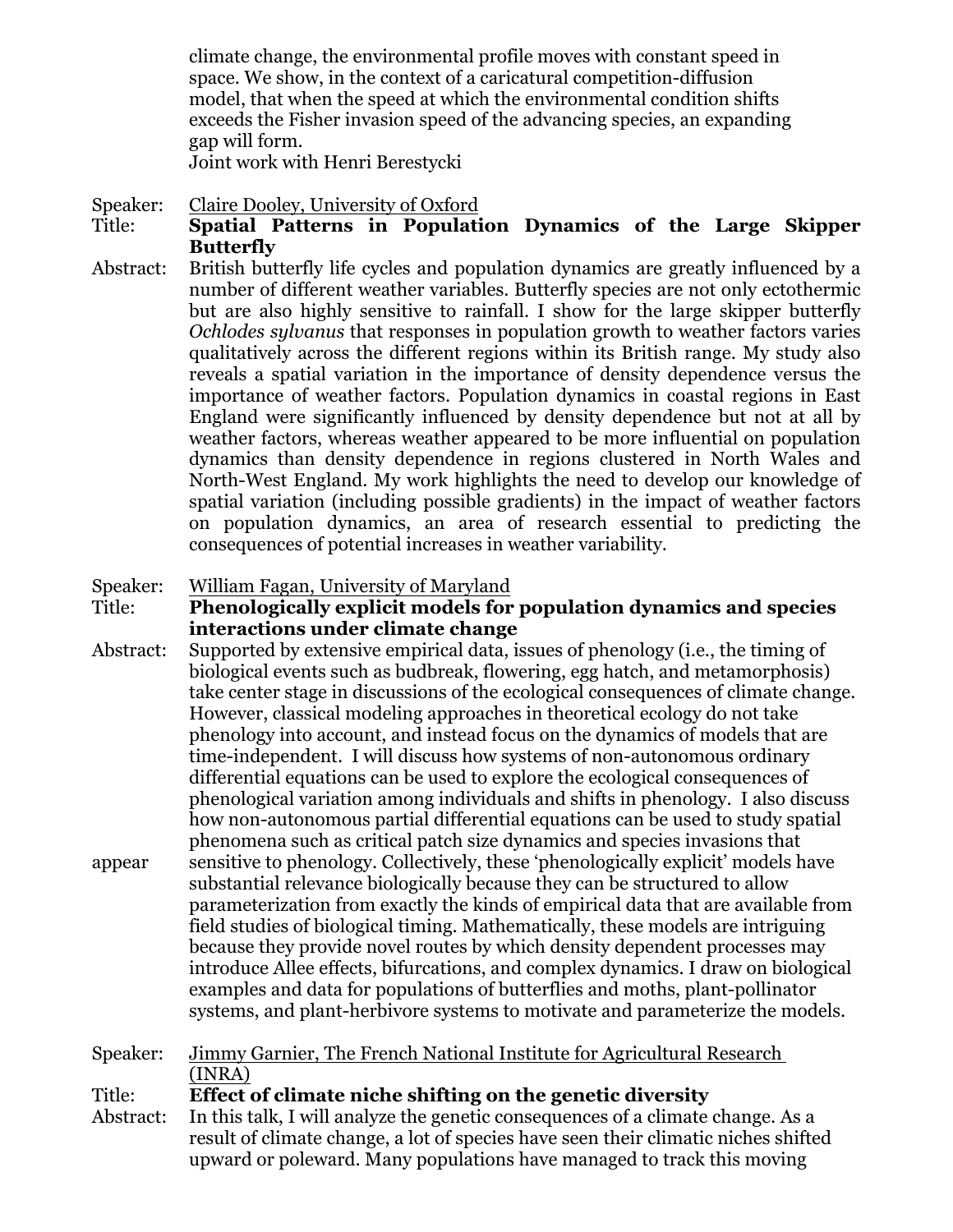environment and they have expanded their range. But from a long-term prospective, it is not obvious if these populations can maintain a sufficient genetic diversity at the leading edge to tackle founder effects.

I will use a reaction-diffusion model with an heterogeneous environment which is moving with a constant speed in a particular direction to take into account the climate change. I will extend the analysis of inside dynamics of traveling waves to assess the effect of climate shifting on the dynamics of the genetic diversity of these expanding populations.

Then, I will use this analysis to describe the suitability of a climate change for a species.

Speaker: Francois Hamel, Universite d'Aix-Marseille & Institut Universitaire de France Title: **Inside structure of pulled and pushed fronts**

Abstract: This talk will be focused on some mathematical aspects of a model for gene surfing along an invasion front. This model describes the dynamics of components inside a front. From a mathematical point of view, it corresponds to a reaction-diffusion equation with a forced speed. I will discuss the case of monostable, bistable or ignition reactions. In the monostable case, the fronts are classified as pulled or pushed ones, depending on the propagation speed. It will be shown that any localized component of a pulled front converges locally to 0 at large time in the moving frame of the front, while any component of a monostable pushed, bistable or ignition front converges to a well determined positive proportion of the front. The results give a more complete interpretation of the pulled/pushed terminology, which can be extended to the case of general transition waves.

This talk is based on some joint works with J. Garnier, T. Giletti, E. Klein and L. Roques.

#### Speaker: Alan Hastings, University of California, Davis

#### Title: **Issues related to regime shifts and invasions**

Abstract: I will review issues related to the existence and detection of regime shifts with special attention to the dynamics of invasions, both in spatial and nonspatial contexts. I will emphasize open questions, in particular ones related to the use of ideas of early warning signs to study the dynamics of invasive species.

#### Speaker: Amy Hurford, Memorial University of Newfoundland

Title: **Parameterization of a mechanistic model for species spread under climate change and the implications for 12 North American butterfly species**

Abstract: We apply a mechanistic spatial theory of species' range shifts under climate change (Potapov and Lewis 2004) to empirical data for 12 North American butterfly species to illustrate the potential use of the theory for global change biology. This theoretical framework explicitly defines the ecological processes that contribute to species range shifts via biologically meaningful dispersal, reproductive, and climate envelope parameters. We present methods for estimating the parameters of the model with widely available species occurrence and abundance data. The model predicts species persistence in light of current climate change and habitat loss. On average, we estimate the climate envelopes of our study species are shifting north at a rate of  $3.25 \text{ km/yr}$  ( $\pm 1.36 \text{ km/yr}$ ) and that our study species produce 3.46 viable offspring per individual per year  $(\pm 1.39)$ . Based on our parameter estimates, we are able to predict the relative risk of our 12 study species lagging behind changing climate. This theoretical framework improves predictions of global change outcomes by facilitating the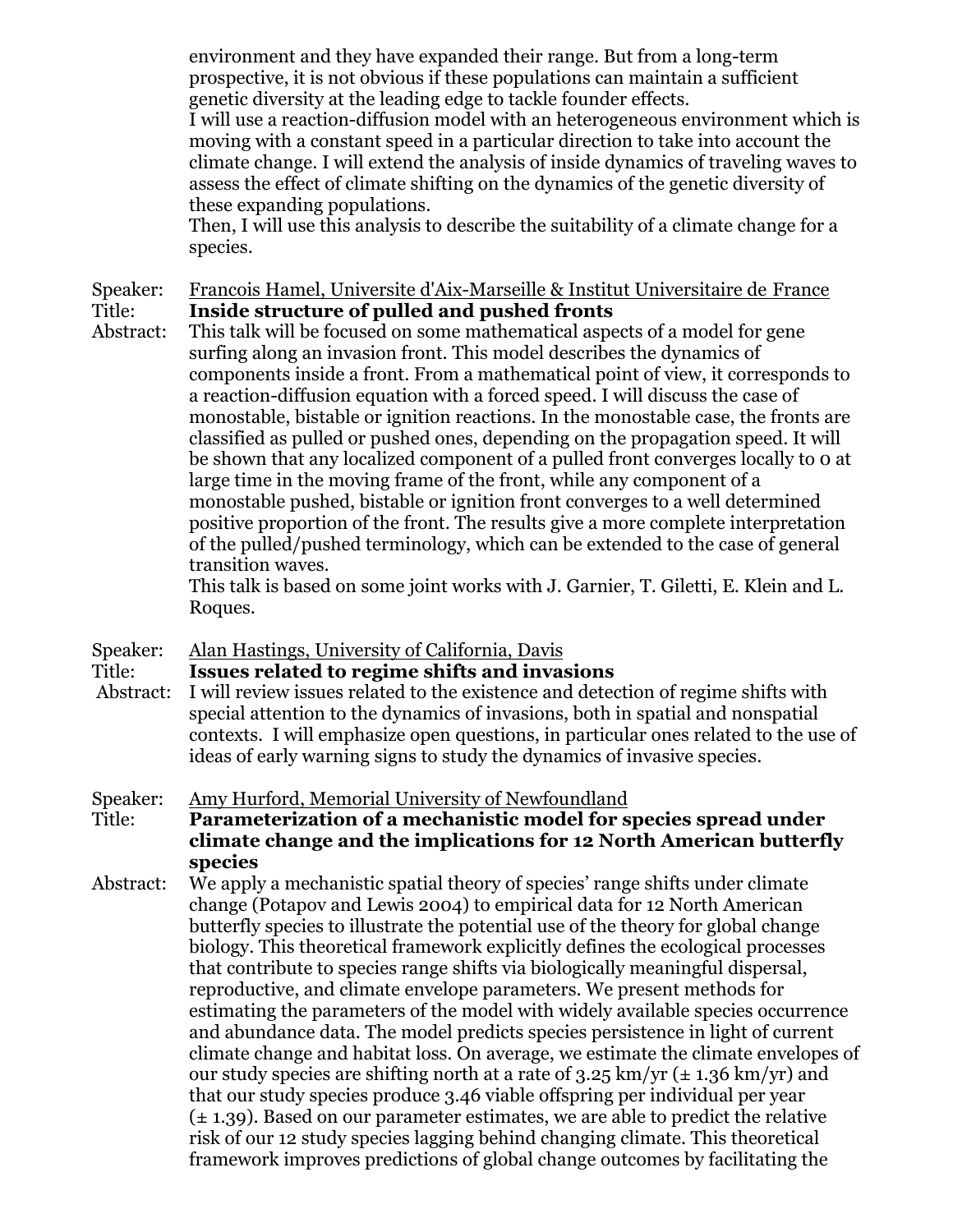development and testing of hypotheses, providing mechanistic predictions of current and future range dynamics and encouraging the adaptive integration of theory and data.

This presentation describes joint work led by Shawn J. Leroux and in collaboration with Maxim Larrivée, Véronique Boucher-Lalonde, Juan Zuloaga, Jeremy T. Kerr, and Frithjof Lutscher.

Speaker: Alex Kiselev, University of Wisconsin

#### Title: **Role of chemotaxis in enhancement of biological reactions**

Abstract: We discuss a system of two equations involving two diffusing densities, one of which is chemotactic on another, and absorbing reaction. The problem is motivated by modeling of coral life cycle and in particular breeding process, but the setup is relevant to many other situations. The models built on diffusion and advection alone, seem to under predict the success rate in coral reproduction. We show that presence of chemotaxis can significantly increase model reproduction rates. On mathematical level, the first step in understanding the problem involves derivation of sharp estimates on rate of convergence to bound state for Fokker-Planck equation with logarithmic potential in two dimensions.

Speaker: Mark Lewis, University of Alberta

Title: **Mathematical challenges for modelling range boundaries and invasions in the context of climate change**

Abstract: In this talk, I will try to outline the major developments and challenges arising from the BIRS workshop.

Speaker: Yuan Lou, Ohio State University

#### Title: **Evolutionarily stable strategies for dispersal in heterogeneous environments**

Abstract: From habitat degradation and climate change to spatial spread of invasive species, dispersal plays a central role in determining how organisms cope with a changing environment. How should organisms disperse "optimally" in spatially heterogeneous environments? I will discuss some recent development on the evolution of dispersal via reaction-diffusion-advection models.

Speaker: Brett Melbourne, University of Colorado

Title: **Spatial spread in invasion and climate change: stochastic models and biological experiments**

Abstract: I will describe an approach to studying spatial spread, including responses to climate change, that tightly links stochastic models with biological experiments. We derive mechanistic stochastic models at the population and landscape levels by scaling up from stochastic processes at the level of individuals. These models are tailored to highly replicated experimental microcosms using the red flour beetle, Tribolium castaneum. I will discuss experiments including spread into a novel habitat, spread in spatially heterogeneous landscapes, range limits on environmental gradients or environmental boundaries, and shifting habitats as expected under climate change. An advantage of this approach is the ability to control demographic, genetic, and environmental factors, and to closely track population and genetic changes through time. A further advantage is that we can study variance in spread generated by biological processes, essential for understanding uncertainty in model predictions. Collaborators: Alan Hastings (University of California, Davis), Ty Tuff

(University of Colorado, Boulder), Ruth Hufbauer (Colorado State University), Marianna Szucs (Colorado State University), Patrik Nosil (University of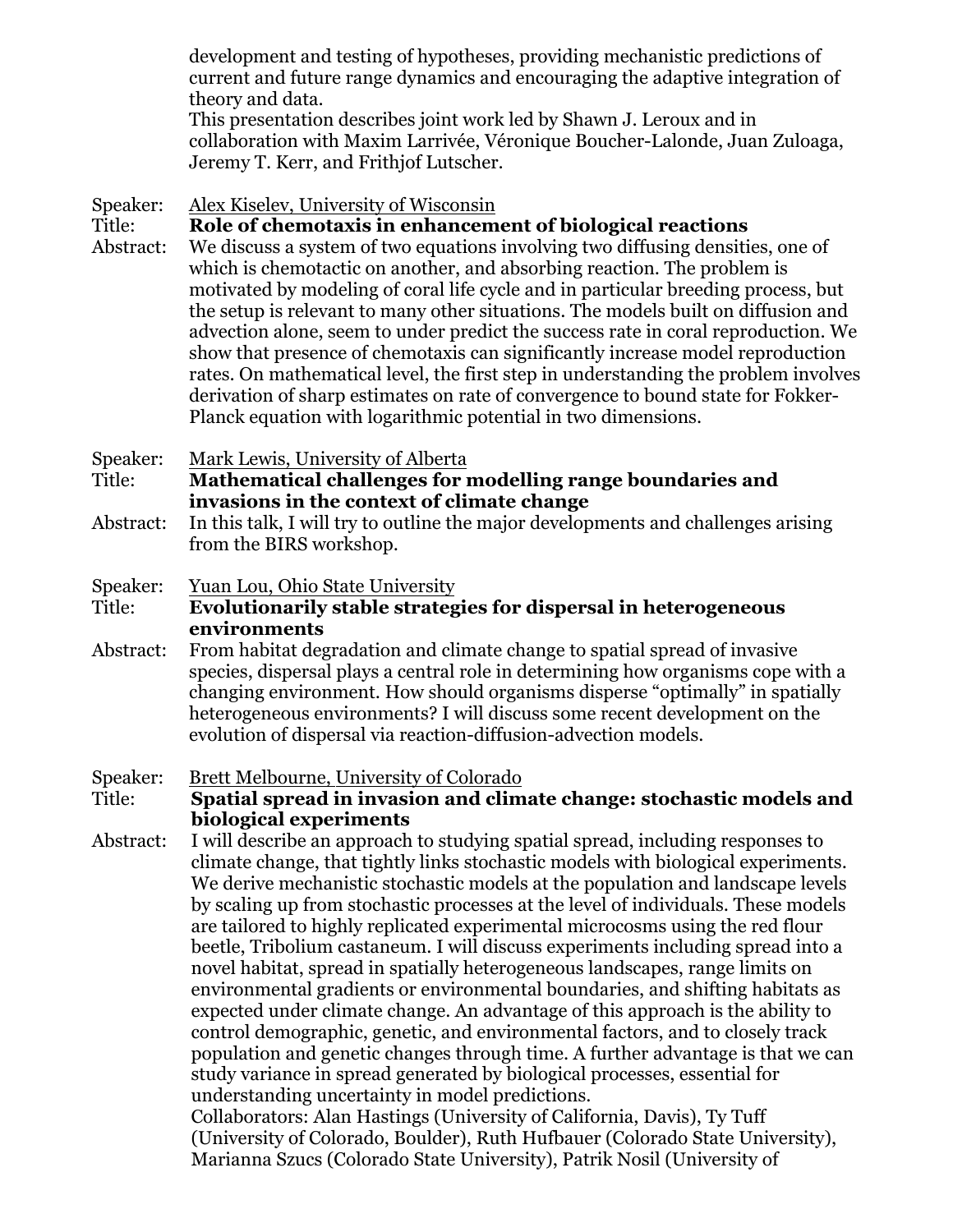Sheffield, UK).

#### Speaker: Ehud Meron – Ben-Gurion University

Title: **Pattern formation - a missing link in the study of ecosystem response to climate change**

Abstract: Self-organization processes leading to pattern formation phenomena are ubiquitous in nature. Cloud streets, sand ripples, stone patterns and animal-coat patterns are a few examples. Intensive theoretical and experimental research efforts during the past few decades have resulted in a mathematical theory of pattern formation whose predictions are well confirmed by controlled laboratory experiments. There is increasing observational evidence that pattern formation also plays an important role in shaping water-limited landscapes. Depending on the rainfall regime, self-organized vegetation patchiness in the form of nearly periodic spot, stripe and gap patterns has been reported. Supporting these observations are studies of spatially explicit vegetation models that have reproduced many of the observed patterns. In this talk I will review the state of art in studies of vegetation pattern formation, and delineate manners by which pattern formation processes can affect ecosystem response to environmental changes. The latter include gradual and incipient regime shifts induced by droughts and disturbances, the possible emergence of unexpected resonant patterns in water-harvesting practices of vegetation restoration, and mechanisms of species coexistence in stressed environments.

# Speaker: Péter Molnár, Princeton University<br>
Title: Metabolic Approaches to Predi

**Metabolic Approaches to Predicting Ecological Impacts of Climate Change: Parasites, Polar Bears and Other Arctic Critters**

Abstract: Climate change is affecting ecosystems worldwide. Predictive models for future impacts are needed but often remain elusive due to ecosystem complexity and a lack of data to parameterize models. Here, I argue that most impacts can be understood using bioenergetic approaches. Two major frameworks – the Metabolic Theory of Ecology (MTE) and Dynamic Energy Budget Theory (DEB) – have emerged in recent years, and I will discuss how these can be used to predict climate change impacts. For illustration, I focus on arctic ecosystems, which – due to a strong climate signal and relatively low complexity – are particularly suitable to develop and test predictive models. First, I link MTE with hostmacroparasite models, an approach that allows addressing some of the central questions concerning climatic impacts on host-parasite systems, such as which systems are the most sensitive to change, or at which locations climate change will have the greatest impact. The framework allows integrating multiple nonlinear environmental effects to predict parasite fitness under novel conditions, and can, for example, be used to determine whether climate change will lead to range contractions, shifts, or expansions. Applying the models to seasonal environments, I show that climate warming can split previously continuous spring-to-fall transmission seasons into two separate transmission seasons with altered timings. Further, I show that parasites with an indirect life cycle may adapt more easily to warmer climates than parasites with a direct life cycle, in contrast to commonly prevailing assumptions. Model predictions conform closely with empirical data for several helminth parasites, indicating broad model applicability. Second, I discuss DEB-models for polar bears, which capture the functional dependence between energy availability and physiological processes to predict survival and reproduction under future environmental conditions. Finally, I highlight potential alleys to link MTE- and DEB-approaches to develop a unifying mechanistic, bioenergetic framework for understanding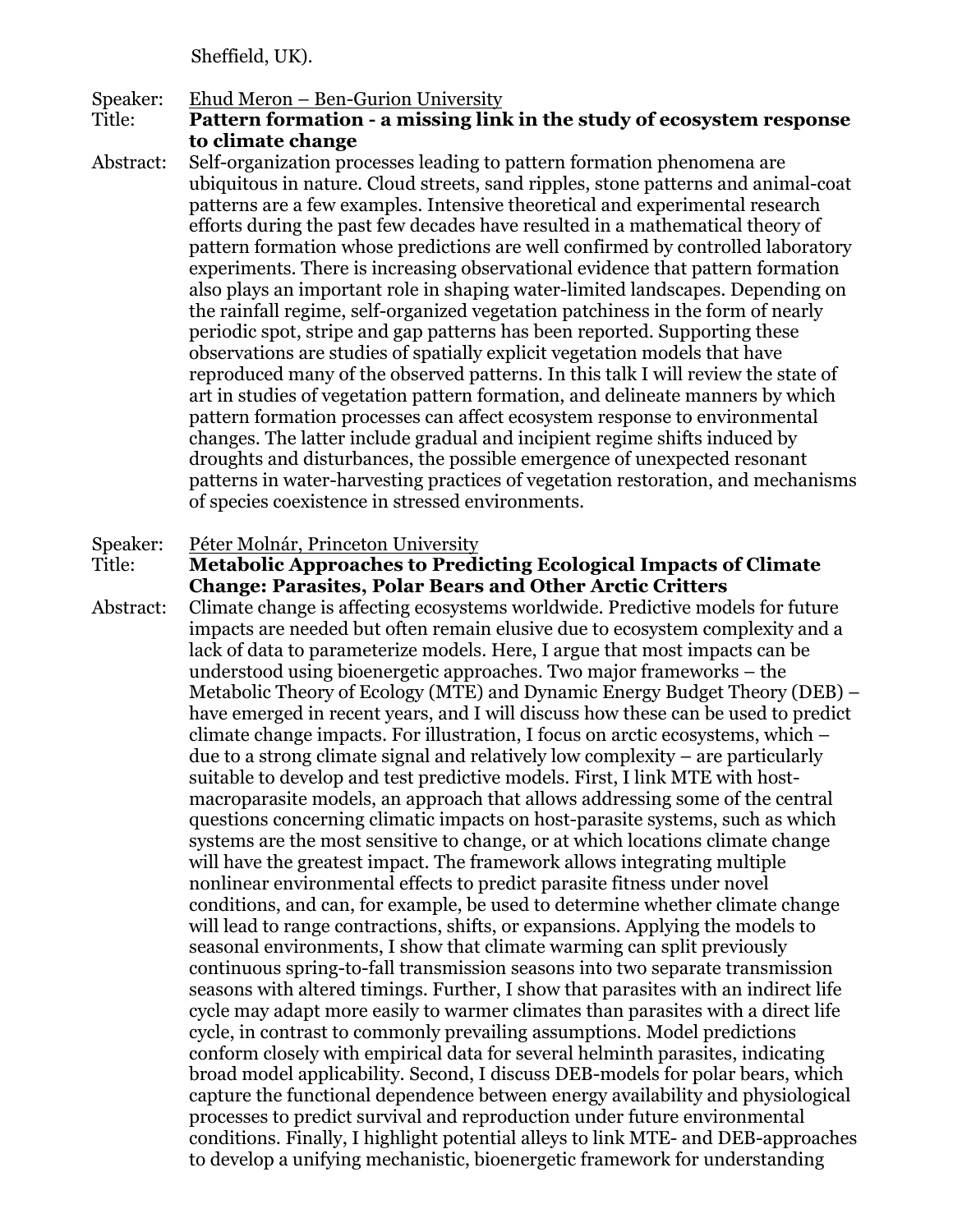climatic impacts on ecosystems. Throughout, I will place particular emphasis on the usefulness of bioenergetic approaches for estimating model parameters *a priori*, even in data-poor systems. This ability could help resolve prevailing problems of data scarcity and thus provide a framework for understanding and predicting climate change impacts worldwide.

- Speaker: Paul Moorcroft, Harvard University Title **Ecosystem futures: predicting the fate of Amazonian forests over the coming century**
- Abstract: A number of existing predictions for the fate of Amazon forests over the coming century imply a threshold-type in which the ecosystem changes abruptly response to anthropogenic climate change. In this study, we investigate the fate of the Amazon forest using a terrestrial biosphere model that incorporates finescale ecosystem heterogeneity. The model reproduces observed patterns of spatial variability in above-ground biomass and associated changes in forest composition and canopy dynamics with increasing dry season length. Analysis shows that that these patterns are linked to water limitation operating at the scale of individual plants. As dry season length increases, heterogeneity in soil texture gives rise to varying levels of water limitation within the plant canopy, which gives rise to increasing spatial heterogeneity in above ground biomass and accompanying shifts in forest composition and structure. We then show these findings have important implications for the temporal response of Amazon ecosystems to anthropogenic climate change. Specifically, in contrast to the existing predictions of threshold-type behavior, our analysis implies that there will be immediate responses of Amazon forests to changes in climate characterized by a gradual, heterogeneous transition from high biomass moist tropical forests to seasonally dry and transitional forest types.

#### Speaker: Lionel Roques, INRA

#### Title: **The dynamics of the genetic structure of range-expanding populations**

Abstract: Scalar reaction-dispersion equations are widely used for the description of the spatio-temporal dynamics of a population. It is often useful to be able to distinguish between different subclasses in the population. These subclasses correspond, for instance, to genetic fractions. A usual way to introduce diversity in these models, avoiding the use of complex systems with several equations, is to introduce a variable corresponding to the position in the set of subclasses, e.g. a quantitative phenotypic trait. Here, we propose a totally different approach, which aims at being easily adaptable to a large class of models. The idea is to decompose the solution of the global model as the sum of subclasses. We give several applications of our approach to the study of the dynamics of genetic diversity in range-expanding populations. In particular, we investigate the role of the Allee effect and the existence of a non-reproductive juvenile stage."

Speaker Luca Rossi, Università Degli Studi di Padova Title: **Fisher-KPP propagation in the presence of a line with fast diffusion** Abstract: We propose a new system to describe the influence of a "road" with fast diffusion on biological invasions. Outside of the road a classical Fisher-KPP propagation with a different diffusion takes place. It is found that the asymptotic speed of propagation in the direction of the road is enhanced if the ratio between the two diffusivities is above some threshold. In such case, the speed of propagation in a given direction depends on the angle formed with the road. It turns out that there is a critical angle passed which the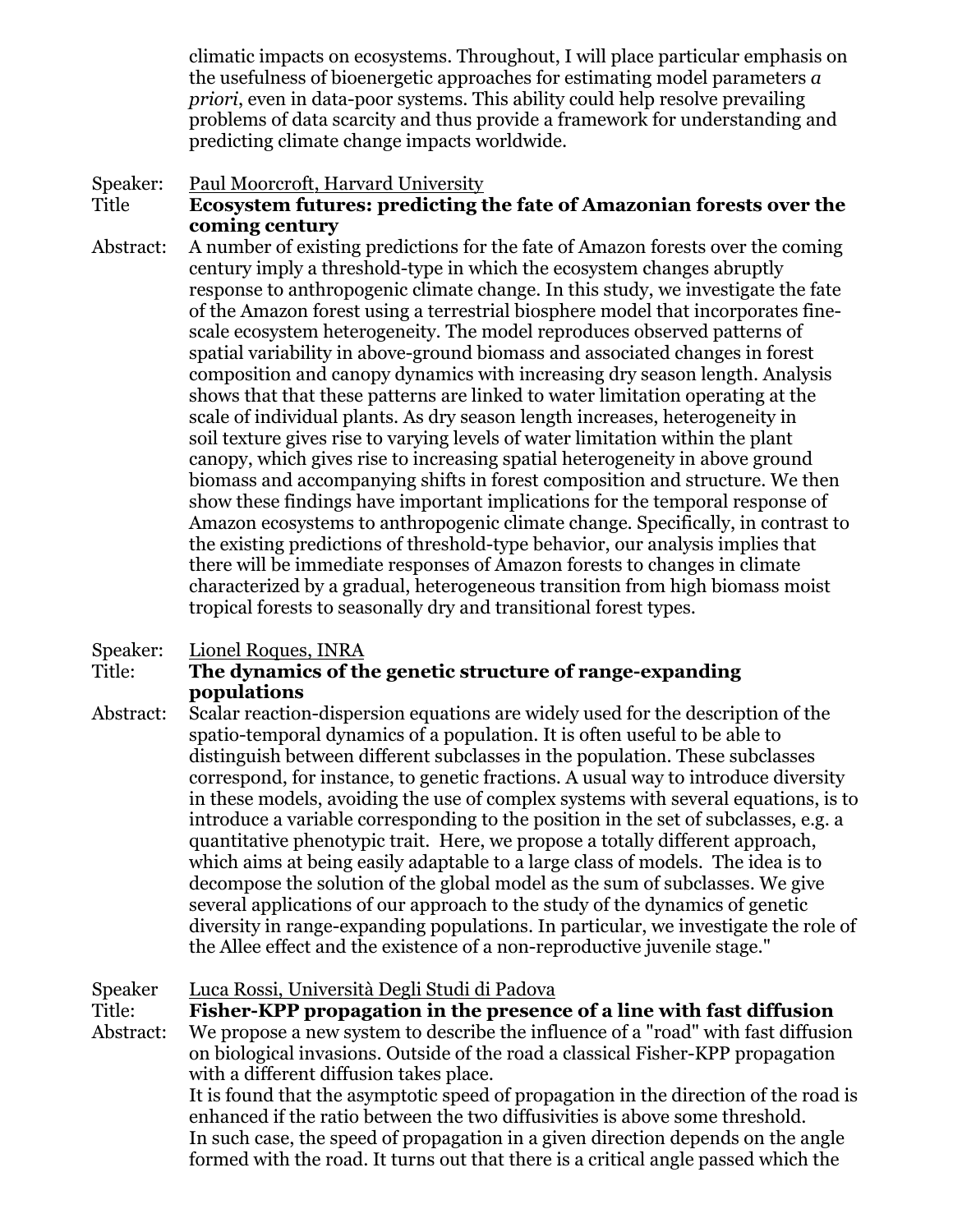enhancement does not occur. This is a joint work with H. Berestycki and J.-M. Roquejoffre.

Speaker: Rebecca Tyson, University of British Columbia Okanagan

- Title: **The Effect of Extreme Temperature Events on Developmental Dynamics**
- Abstract: Extreme temperature events such as sudden and brief periods of warm temperatures during an otherwise cold season potentially have a strong effect on the developmental dynamics of insects that depend on temperature cues for development. We present a model for insect development based on the work of Powell et al., and investigate how the stable annual oviposition date and insect mortality are affected by extreme temperature events. Our work is motivated by the case of a biocontrol agent released in the foothills of the Rocky Mountains in southern Alberta where extreme temperature events called Chinooks are common in the wintertime. R.C. Tyson, G. Culos and R. DeClerke-Floate
- Speaker: Mary Lou Zeeman, Bowdoin College

#### Title: **Resilience thinking in models**

Abstract: We will follow up on Alan's talk about issues related to regime shifts, to explore how similar ideas can be used as a framework for thinking about resilience in dynamical models, and discuss open questions related to finding proxies for modelling the role of temperature in insect development and adaptation resilience.

#### Speaker: (Joy) Ying Zhou, University of Washington

#### Title: **Niche deficits in varying climate warming scenarios: will the deficit go through the roof?**

Abstract: Rapid climate warming has caused species across the globe to shift their geographic ranges in recent years. This phenomenon has inspired us to consider an integrodifference equation (IDE) model for a single-species population whose suitable spatial range changes over time. The model is very versatile when it comes to prescribing spatially-heterogeneous recruitment rates, dispersal patterns (through an integral kernel), and varying speeds of climate warming. Although the IDE is non-autonomous in general, when the speed of warming is constant, we can peel off the time dependence to reveal its autonomous nature. It follows that, depending on the dominant eigenvalue of a linear integral operator, the population may persist (population distribution converge to a traveling pulse solution) or go extinct (population distribution converge to the trivial solution). Calculation of this dominant eigenvalue usually requires numerical methods, but there is a special example where an analytic result is available. This analytic example provides important insights, both for the constant-speed warming scenario and other scenarios such as accelerated warming. For example, it demonstrates how climate warming outruns the shifting population distribution. I will use the term "niche deficits" to refer to the distance that the population lags behind. The accumulation of niche deficits is shown to be drastically different between the constant-seed warming case and the accelerated-warming case.

Speaker: Huaiping Zhu, York University

Title: **Modeling Mosquito Abundance and West Nile Virus Risk Using Weather and Environment Conditions in Southern Ontario**

Abstract: In this talk, I will present modeling studies of mosquito abundance and West Nile virus risk in Southern Ontario, Canada. By using surveillance data, weather data